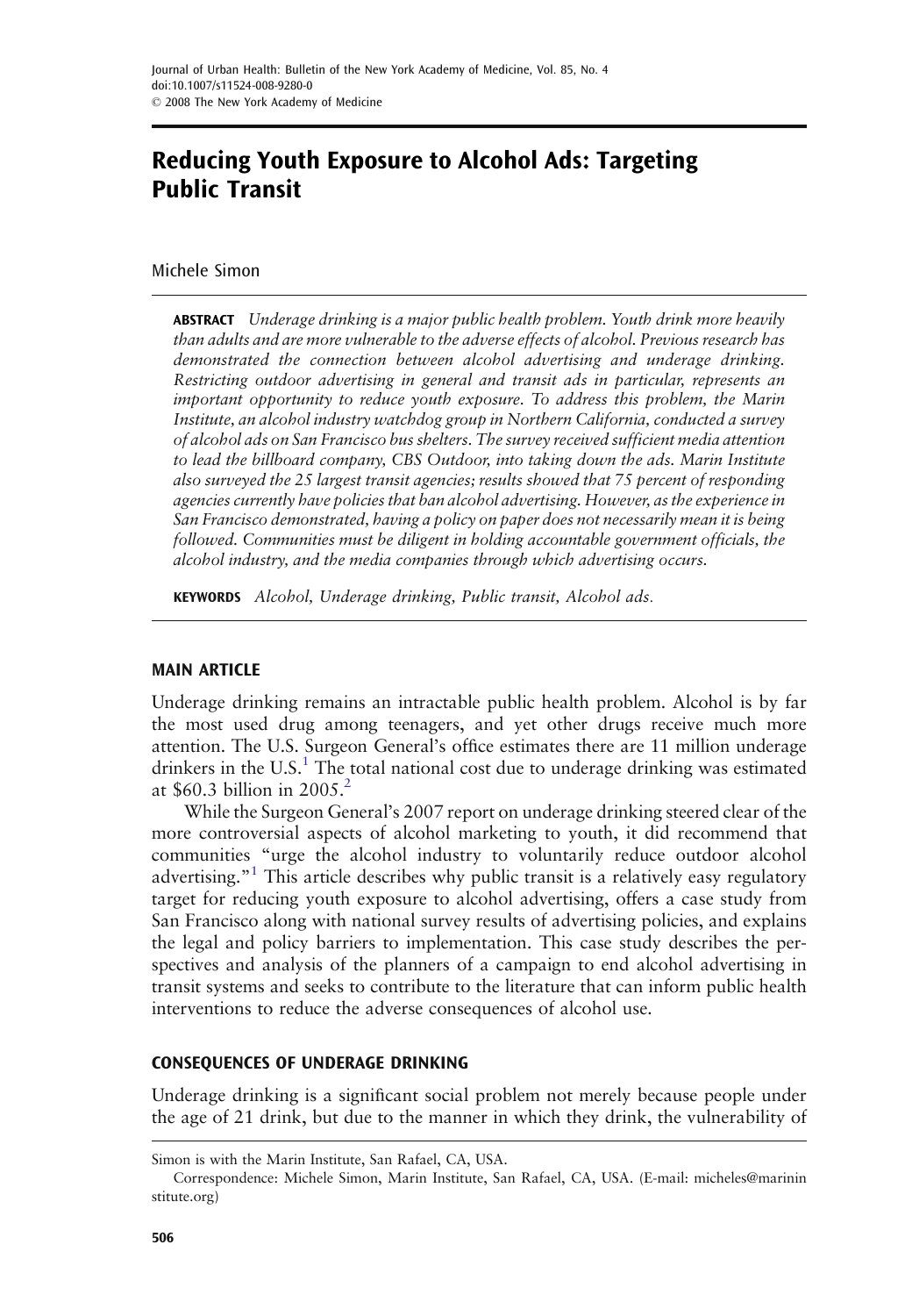this age group, and the untoward consequences of this behavior. During adolescence, the Surgeon General's report noted:

Alcohol can present a special allure to some adolescents for social, genetic, psychological, and cultural reasons. This attraction occurs at the very time adolescents may not be fully prepared to anticipate all the effects of drinking alcohol and when they are more vulnerable to certain of its adverse consequences. Further, alcohol has been shown to impair one's ability to evaluate risk and reward when making decisions.<sup>[1](#page-9-0)</sup>

Moreover, while young people drink less often than adults, when they do drink, they drink more heavily. Drinkers between ages 12 and 20 consume an average of five drinks per occasion about six times per month. (Binge drinking is defined as five or more drinks on one occasion.) In contrast, adult drinkers age 26 and older consume on average two to three drinks per occasion, about nine times a month.<sup>[1](#page-9-0)</sup>

Each year about 5,000 people under age 21 die from alcohol-related injuries involving underage drinking.<sup>[1](#page-9-0)</sup> Other societal impacts include crime, violence, unsafe sex, and suicide. For example, underage drinking is a significant contributor to unwanted, unintended, and unprotected sex, as well as sex with multiple partners. This behavior increases the risk for unplanned pregnancy and for contracting sexually-transmitted diseases, including AIDS.<sup>[1](#page-9-0)</sup> In addition, underage drinking is associated with academic failure, illicit drug use, tobacco use, and a range of harmful physical effects, from hangovers to alcohol poisoning.<sup>[1](#page-9-0)</sup> Also, underage drinking can cause harm to the developing brain, which continues to mature into the mid- to late twenties.<sup>[1](#page-9-0)</sup> Underage drinking is also a major risk factor for heavy drinking later in life. Estimates are that a young person who starts drinking before age 15 is four to five times more likely to become dependent on alcohol later in life than those who delay their first drink.<sup>[3](#page-9-0)</sup>

#### ALCOHOL ADS AND UNDERAGE DRINKING

The extent of youth exposure to alcohol advertising on TV, radio, the Internet, and in magazines has been well-documented by the Center on Alcohol Marketing and Youth, and is on the rise. For example, between 2001 and 2005, youth exposure to alcohol advertising on television in the U.S. increased by [4](#page-9-0)1 percent.<sup>4</sup> Moreover, from 2001 though 2003 youth were 96 times more likely to see an ad promoting alcohol than an industry ad discouraging underage drinking.<sup>[5](#page-9-0)</sup>

Outdoor alcohol advertising has been less studied, but is still significant, especially in urban communities. For example, one study of outdoor alcohol ad density in Central Harlem, New York, found many ads near schools, churches, and playgrounds. The authors concluded that "predominantly Black neighborhoods continue to face high exposure to outdoor alcohol advertising, including around sites at which youth congregate."[6](#page-9-0)

The connection between youth exposure to alcohol ads and underage drinking has also been well-documented. Quite simply, the more ads kids see, the more likely they are to drink, and to drink to excess.<sup>[7](#page-9-0)</sup> According to the Center on Alcohol Marketing and Youth, while parents and peers influence youth drinking, "research clearly indicates that alcohol advertising and marketing also have a significant effect by influencing youth and adult expectations and attitudes, and helping to create an environment that promotes underage drinking."<sup>[8](#page-10-0)</sup>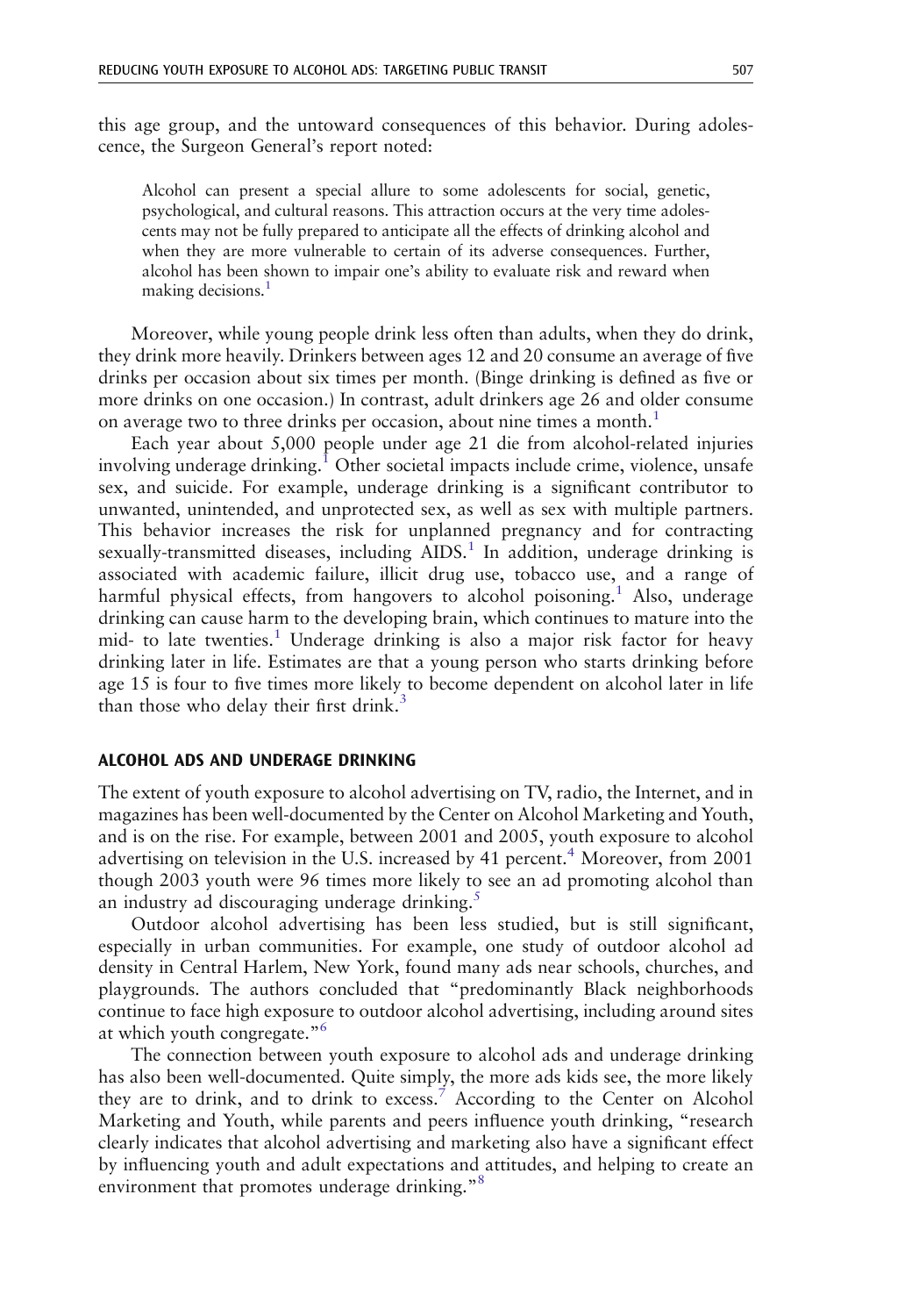According to a study analyzing the effects of advertising exposure, for each additional ad a young person saw above the monthly average of 23, he or she drank one percent more. Also, for each additional dollar per capita spent on alcohol advertising in a local market, young people drank three percent more.<sup>[9](#page-10-0)</sup> Another study found that middle-school students who viewed more alcohol television commercials while in seventh grade were more likely to drink in eighth grade.<sup>[10](#page-10-0)</sup>

And such connections are not limited to television advertising. For example, exposure to in-store beer displays in seventh grade predicted onset of drinking by ninth grade, while exposure to magazine advertising and beer concessions at sports or music events predicted frequency of drinking in ninth graders.<sup>[11](#page-10-0)</sup>

While little research has been conducted on the specific connection between outdoor advertising (such as transit billboards) and underage drinking, a study of alcohol ads near Chicago schools found that exposure to outdoor alcohol advertising around schools is associated with subsequent youth intentions to use alcohol.<sup>[12](#page-10-0)</sup>

Further evidence in support of reducing alcohol advertising comes from estimates of the positive impact of advertising restrictions. For example, in one study of advertising restriction policies in 20 countries over 25 years, researchers found that both partial bans and complete bans on alcohol advertising reduced consumption. This study estimated that each additional restriction on alcohol advertising reduced consumption by five to eight percent, even after controlling for variables such as price and income.[13](#page-10-0) The authors also estimated that a 28 percent reduction in alcohol advertising would reduce adolescent binge drinking from 12 percent to between 11 and eight percent.<sup>[14](#page-10-0)</sup>

Based on this evidence, the Institute of Medicine recommends that alcohol and advertising companies refrain from marketing practices that have "substantial underage appeal" and should "reduce youthful exposure" to alcohol advertising.[15](#page-10-0)

## SIGNIFICANCE OF OUTDOOR ADVERTISING

Outdoor advertising is becoming an increasingly attractive medium as companies have moved away from the more traditional outlets of television and radio. Also, a voluntary ban on distilled spirits advertising on broadcast television remains in effect, although many cable stations air ads for hard liquor.

Moreover, outdoor advertising is gaining popularity. According to a report by the Transportation Research Board:

This newfound interest is partly the result of changes in other media, such as the fragmentation of the television audience with the spread of cable channels. In addition, the audience for outdoor advertising is growing as Americans spend more time in their cars. Advertisers have increasingly recognized that outdoor advertisements deliver a mass audience and reach consumers who are not exposed to newspapers or television news.<sup>[16](#page-10-0)</sup>

Transit advertising represents a particularly attractive medium, as evidenced by research from New York that describes transit passengers essentially as a captive audience, and takes advantage of the proximity to other riders:

Participants in focus groups in New York City have said they welcome advertising in subway cars because the advertisements help them avoid uncomfortable eye contact with other riders and provide something to look at during trips.<sup>[16](#page-10-0)</sup>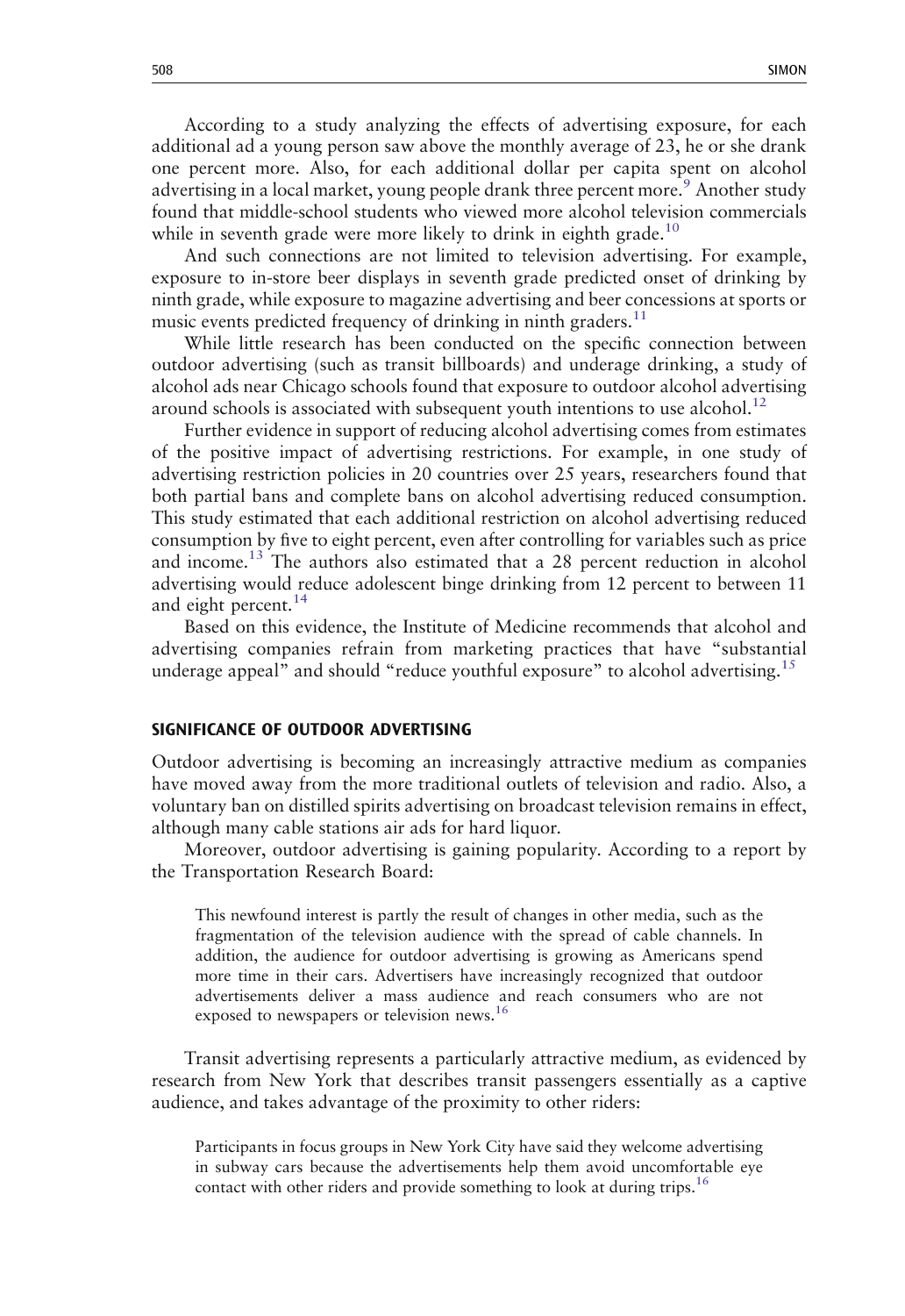In addition, consolidation of the agencies that sell ad space has created larger markets, new advertisers, and greater revenues for transit ad sales. Of course, for many cash-strapped cities, transit advertising represents an attractive source of revenue.

Advertising on public transit can take many forms. These include, for buses, exterior, interior, wraps, stops or shelters; for trains, interior, platforms, branded cars or stations, various parts of stations; and for any property, ads on maps, tickets, fare cards, and even transfers. With advancing technology, some cities have started to use the walls of tunnels to create "moving picture" ads. For example, in 2005, Chicago Transit Authority (CTA) proudly announced that:

Through the windows of the moving trains, customers will see a moving picture ad appear on the tunnel wall. This new advertising medium is expected to generate \$100,000 annually in revenue for CTA. This innovative technology allows CTA to use tunnel space, which in the past has not normally been considered an attractive ad space for companies, to generate additional advertising revenue to support CTA operations. $17$ 

### WHY FOCUS ON PUBLIC TRANSIT?

While the free speech protections of the First Amendment makes regulating all forms of outdoor advertising challenging, addressing advertising on public transit presents fewer legal obstacles. (For further legal analysis, see below.) Another benefit to focusing on transit ads is that it allows communities to address marketing at the local level. In contrast, TV, radio, print, and Internet advertising are mainly regulated at the federal level, which presents both legal and political obstacles.

Moreover, because most youth are too young to drive, this population uses public transit in significant numbers. While national figures on youth ridership of public transit are unavailable, in New York City (the largest transit system in the nation), according to a telephone conversation with New York Department of Education, Office of Pupil Transportation, (November 2007) youth passes are given to 1,400,000 K-12 students each year. $18$ 

## CASE STUDY: SAN FRANCISCO PUBLIC TRANSIT

In late 2006 and early 2007, the Marin Institute took on the issue of alcohol ads on transit systems in the San Francisco Bay Area. The Marin Institute is a Californiabased nonprofit organization whose mission is to reduce the harm suffered by communities from the negative practices of the alcohol industry, such as marketing to youth and other populations. The Institute was first alerted to the problem of alcohol ads on public transit in late 2006, when the governing body for the Bay Area Rapid Transit (BART), a commuter train service, voted to overturn its long-standing policy of not allowing alcohol ads on its property. In October 2006, the board of directors voted 6–3 to allow the ads, they said, to bring in an additional \$400,000 in revenue.<sup>[19](#page-10-0)</sup> In response, Marin Institute quickly formed a coalition of local prevention and youth groups to lobby city officials and board members to maintain the advertising ban. With the coalition's backing, San Francisco Supervisor Tom Ammiano introduced a resolution to the Board of Supervisors (which also serves as the city council) urging the BART board of directors to reverse its decision.

At a December 2006 hearing, coalition members testified about the research connecting alcohol advertising and youth drinking. Local youth spoke passionately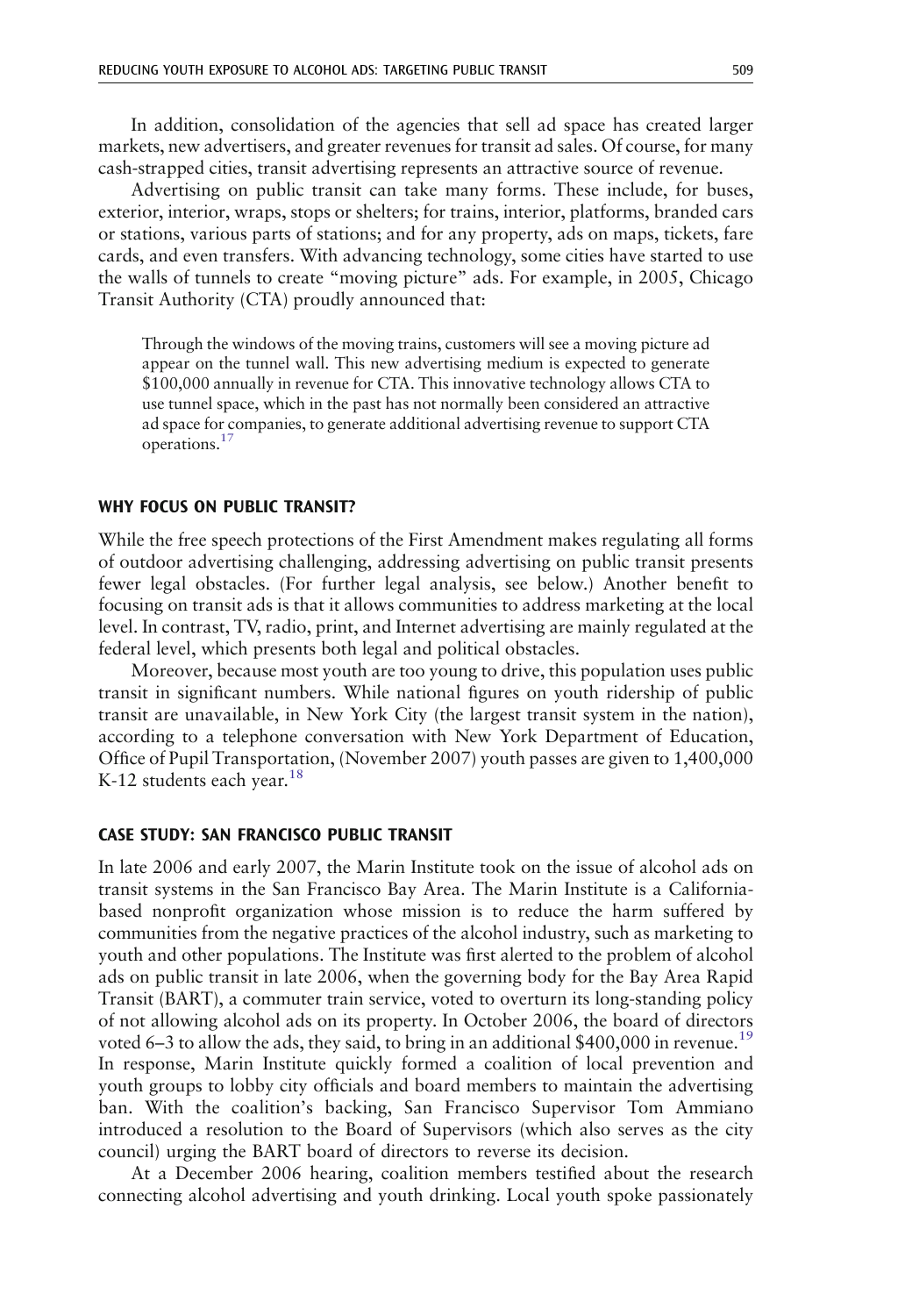about BART's responsibility to keep alcohol ads off of the trains and stations. As a result of this outpouring of community opposition, several BART board members changed their position, and this time the vote was 7–2 to reverse the previous decision and maintain the ad ban. BART director Gail Murray summed it up by saying: "There are plenty of places that advertise alcohol. I just don't think that public transit, funded by the public, should be one of them."<sup>[20](#page-10-0)</sup>

This victory was won through swift action, a well-coordinated coalition, supportive local political leadership, and strategic use of the media.

In the process of this battle, campaign organizers learned that the San Francisco bus system, known as MUNI, was allowing alcohol ads on shelters. In January 2007, Marin Institute decided to conduct a survey to examine the full extent of the problem.

#### SURVEY OF SAN FRANCISCO BUS SHELTERS

CBS Outdoor is the nation's largest outdoor advertiser, selling more "out of home" advertising than any other company in North America.<sup>[21](#page-10-0)</sup> For 19 years, CBS Outdoor had contracted with MUNI to build and maintain the city's bus shelters in exchange for advertising. An amendment to the contract was approved in November 2006 that allowed alcohol advertising, but within certain constraints such as, most importantly, requiring a minimum distance from schools.

At the time of the survey, there was some confusion about whether the new contract language allowed for any ads except in specific parts of the city. Adding to the confusion, the transit board also had a preexisting policy against alcohol ads altogether, despite the contract language that allowed such ads. $^{22}$  $^{22}$  $^{22}$ 

Campaign organizers decided to interpret the contract language in the broadest sense, in other words, giving greatest deference to MUNI and CBS Outdoor. They assumed the contract language meant that CBS Outdoor had agreed "to prohibit advertising of alcoholic beverages within a 500-mile radius of any school."<sup>[22](#page-10-0)</sup> They also examined if any ads were in violation of the alcohol industry's national voluntary advertising standards. These prohibit, for both hard liquor (distilled spirits) and beer, ads within 500 ft of elementary and secondary schools, churches, and playgrounds (sadly, there are no similar national standards for wine billboards).

Specifically, the Beer Institute Advertising and Marketing Code states: "Billboard advertisements by brewers shall be located at least 500 linear feet from established and conspicuously identified elementary or secondary schools, places of worship, or public playgrounds."[23](#page-10-0) The Distilled Spirits Council of the United States (DISCUS) Code of Responsible Practices states: "Beverage alcohol advertising should not be placed on any outdoor stationary location within 500 feet of an established place of worship or an elementary school or secondary school."<sup>[24](#page-10-0)</sup> The MUNI and CBS Outdoor contract language actually goes further than either of these codes in that it bans all alcohol ads within a 500 ft radius of any school, which is why the survey also included accredited colleges.

The survey included MUNI bus shelter ads within 500 ft of any San Francisco Unified School District school or accredited college in three political districts, which were chosen based on their potential for community mobilization on this issue. We also noted other ads, such as those found near private schools, churches, and playgrounds.

In those districts, the survey found a total of 15 ads that violated the contract language of CBS Outdoor and MUNI. Of these, seven were within 500 ft of an elementary school, four were within 500 ft of a middle or high school, and four were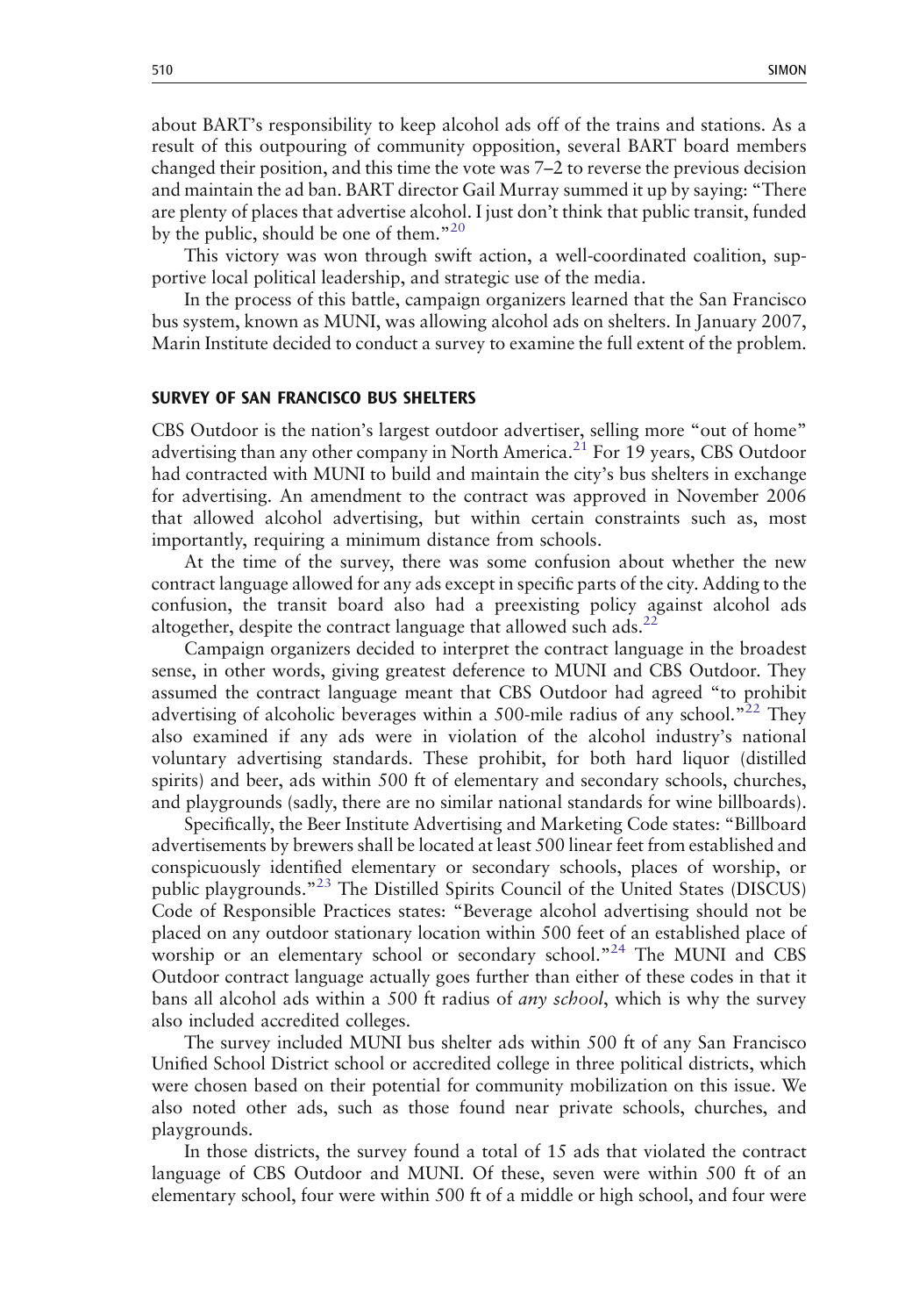near a college. These 15 alcohol ads were in clear violation of CBS Outdoor's contract with MUNI and another seven constituted violations of the alcohol industry selfregulatory guidelines designed to reduce youth exposure. In addition, outside the core schools/district survey, surveyors identified another eight ads in violation of industry guidelines and numerous near violations. For example, four ads for spirits were within 500 ft of a church, a violation of DISCUS regulations. Awine ad was within 400 ft of a popular community park in the Mission district.

All 15 ads found within the three districts surveyed were for the following four alcohol products: Miller beer (four ads), Glenfiddich scotch (three ads), Yellow Tail wine (five ads), and Bailey's Irish Cream (three ads) (See Table 1).

In addition to carefully noting the locations of the ads, surveyors took several photos of each ad and after compiling the results, wrote a report, which included the following recommendations: (1) CBS Outdoor should conduct a comprehensive review of all advertisements on MUNI property and remove all offending ads; (2) MUNI should immediately take steps to enforce compliance with its own contract; (3) the alcohol industry trade groups enforce their own voluntary guidelines; (4) San Francisco should consider targeted bans of alcohol ads on city and county property; and (5) the Federal Trade Commission should hold hearings on the alcohol industry's blatant disregard for its own guidelines around the nation.

Because the survey did not seek to identify all alcohol ads but only those that violated one or more standard or rule, surveyors did not count the total number of alcohol ads, a procedure that would have allowed a calculation of the percentage of those in violation of these standards. Rather, our goal was to find violations that could serve as a tool for community advocacy campaigns. Surveyors were surprised to find so many ads near schools, a finding that helped to attract local media attention.

| Alcohol brand in Ad        | School found within 500 ft   | MUNI contract<br>violation? | Industry code violation?  |
|----------------------------|------------------------------|-----------------------------|---------------------------|
| Glenfiddich Scotch         | Avila Elementary School      | Yes.                        | Distilled Spirits Council |
| Baileys Irish Cream        | Avila Elementary School      | <b>Yes</b>                  | Distilled Spirits Council |
| Miller Genuine Beer        | Sutro Elementary School      | <b>Yes</b>                  | Beer Institute            |
| <b>Yellow Tail Wine</b>    | St. Monica Elementary School | Yes                         | (No wine standards)       |
| Miller Genuine Beer        | Argonne Elementary School    | Yes                         | Beer Institute            |
| <b>Yellow Tail Wine</b>    | SF Day School (Elementary)   | Yes                         | (No wine standards)       |
| Glenfiddich Scotch         | Roosevelt Middle School      | Yes                         | Distilled Spirits Council |
| <b>Yellow Tail Wine</b>    | Lycee Francais School (K-12) | <b>Yes</b>                  | (No wine standards)       |
| <b>Baileys Irish Cream</b> | Riordon High School          | <b>Yes</b>                  | Distilled Spirits Council |
| Miller Genuine Beer        | Riordon High School          | Yes                         | Beer Institute            |
| <b>Yellow Tail Wine</b>    | Gateway High School          | Yes                         | (No wine standards)       |
| Baileys Irish Cream        | San Francisco City College   | Yes                         | (No college standards)    |
| Miller Genuine Beer        | San Francisco City College   | Yes                         | (No college standards)    |
| <b>Yellow Tail Wine</b>    | University of San Francisco  | Yes                         | (No college standards)    |
| Glenfiddich Scotch         | <b>UCSF Medical School</b>   | Yes                         | (No college standards)    |

#### TABLE 1 San Francisco MUNI contract and industry code violations for alcohol Ads found within 500 feet of a school

Total violations: MUNI contract, 15; MUNI contract and industry, 22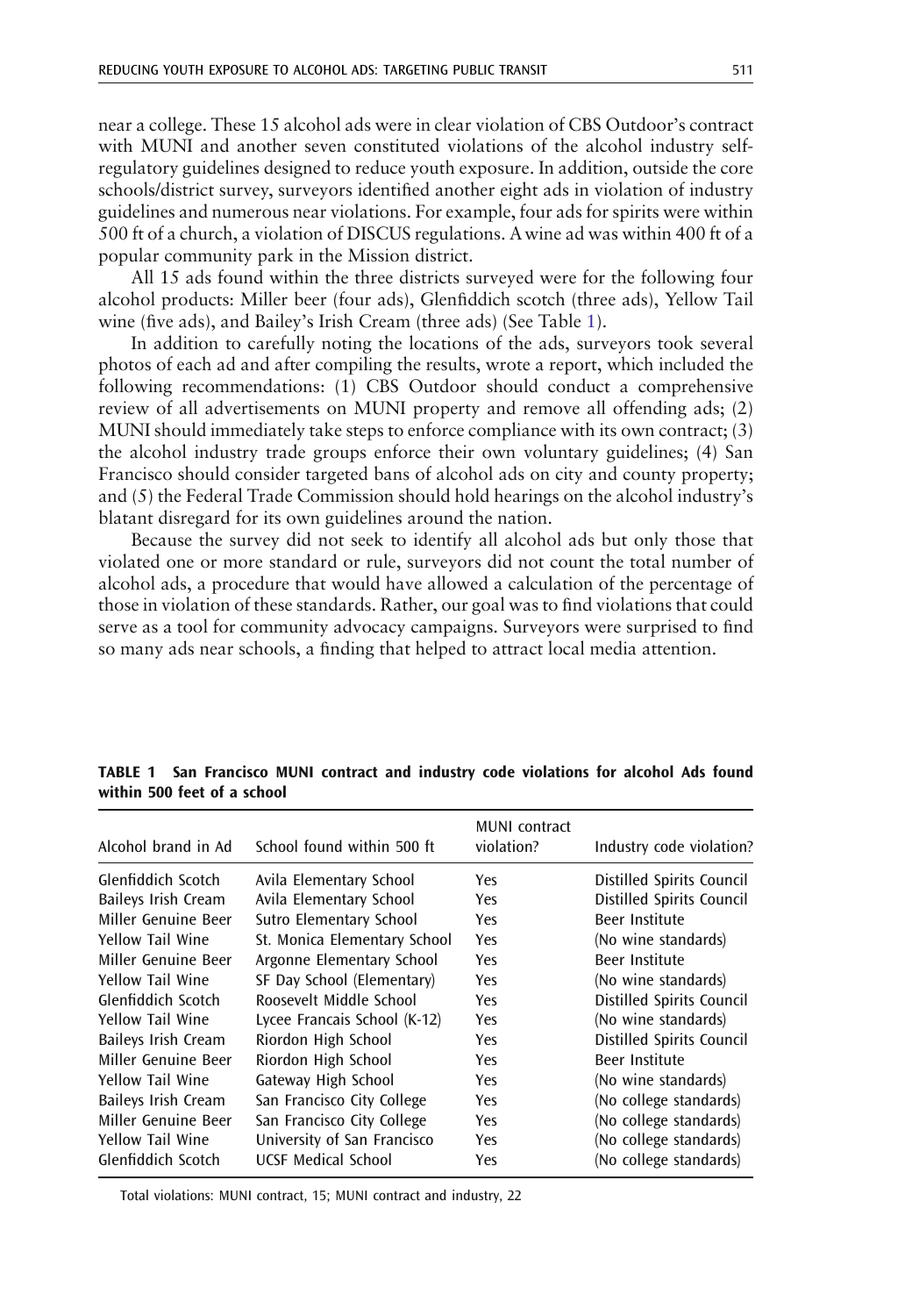### RESULTS: MEDIA, POLITICAL SUPPORT, AND ACTION

Once the report was ready to be released, Marin Institute planned a press conference on the steps of San Francisco City Hall, and invited two of the San Francisco Supervisors whose districts were surveyed to speak on behalf of the campaign. Images of the ads were blown up to poster size, and a report entitled, "Numerous CBS Outdoor Alcohol Advertisements Endanger San Francisco Children" was released to the press. The main focus at this event was placed on CBS Outdoor, acting as "an arm of the alcohol industry" as the press release noted, while still holding MUNI accountable as well. Before the press conference began, CBS Outdoor had already begun removing the offending ads from the shelters. On the day of Marin's press conference, MUNI officials revealed that the contract language was actually stricter than we had interpreted, and not only were the ads near schools not allowed, but all alcohol ads were limited to only two parts of the city. In other words, the number of violations of the contract was larger than originally estimated. The campaign received excellent press coverage by the local newspapers, and clearly embarrassed both CBS Outdoor and MUNI. Within days, MUNI wrote a letter to CBS Outdoor, attaching photos and demanding that the company remove the ads and comply with the contract.[24](#page-10-0)

Six months later, we spotted beer ads again on MUNI bus shelters. This time, MUNI changed its story, claiming that the ads were not in violation of the contract. Marin distributed another press release, but this time was unable to get press coverage. Campaign organizers are now planning our next steps with city officials.

## SURVEY OF TOP TRANSIT MARKETS AD POLICIES

At the local level, groups seeking to remove alcohol ads from public transit must first determine if the local transit agency has an ad policy and obtain a copy of it. According to a 2004 survey, 86 percent of agencies reported having a written policy.<sup>[16](#page-10-0)</sup> Most policies contain a list of prohibited or restricted advertising. All tobacco advertising was removed in 1998 pursuant to the Master Settlement Agreement.<sup>[16](#page-10-0)</sup> Still, most ad policies will explicitly list tobacco as not being allowed.

In 2007, Marin Institute conducted its own survey to determine which of the top 20 transit markets in the country, and public transit systems within California, do not allow alcohol ads.\* Surveyors were surprised to learn that many agencies do not allow alcohol ads, at least on paper. However, as shown in San Francisco, having an ad policy and enforcing it are two different things entirely.

<sup>\*</sup>Telephone survey and record requests were conducted on June–August 2007. We encountered some resistance in obtaining information via telephone so in some cases resorted to sending written requests under the jurisdiction's public records act. The agencies are: Chicago Transit Authority, Los Angeles County, Metropolitan Transport Authority, Southeastern Pennsylvania Transportation Authority, San Francisco Municipal Transportation Agency, Washington Metropolitan Area Transportation Authority, Orange County Transportation Authority, King County Seattle Metro Transit Division, Alameda Contra Costa Transit District, Metropolitan Transit Authority of Harris County Texas, Santa Cruz Metropolitan Transit District, Miami–Dade Transit, Golden Gate Transportation District, Tri-County Metropolitan Transportation District of Oregon, Bay Area Rapid Transit District, City and County of Honolulu Department of Transportation Services, Metropolitan Transit Authority-State of New York, Massachusetts Bay Transportation Authority, Sacramento Regional Transit District, San Diego Metropolitan Transit System, Dallas Area Rapid Transit, Southern Metrolink, Denver Regional Transportation District, Metropolitan Atlanta Rapid Transit Authority, New Jersey Transit, and Maryland Transit Administration.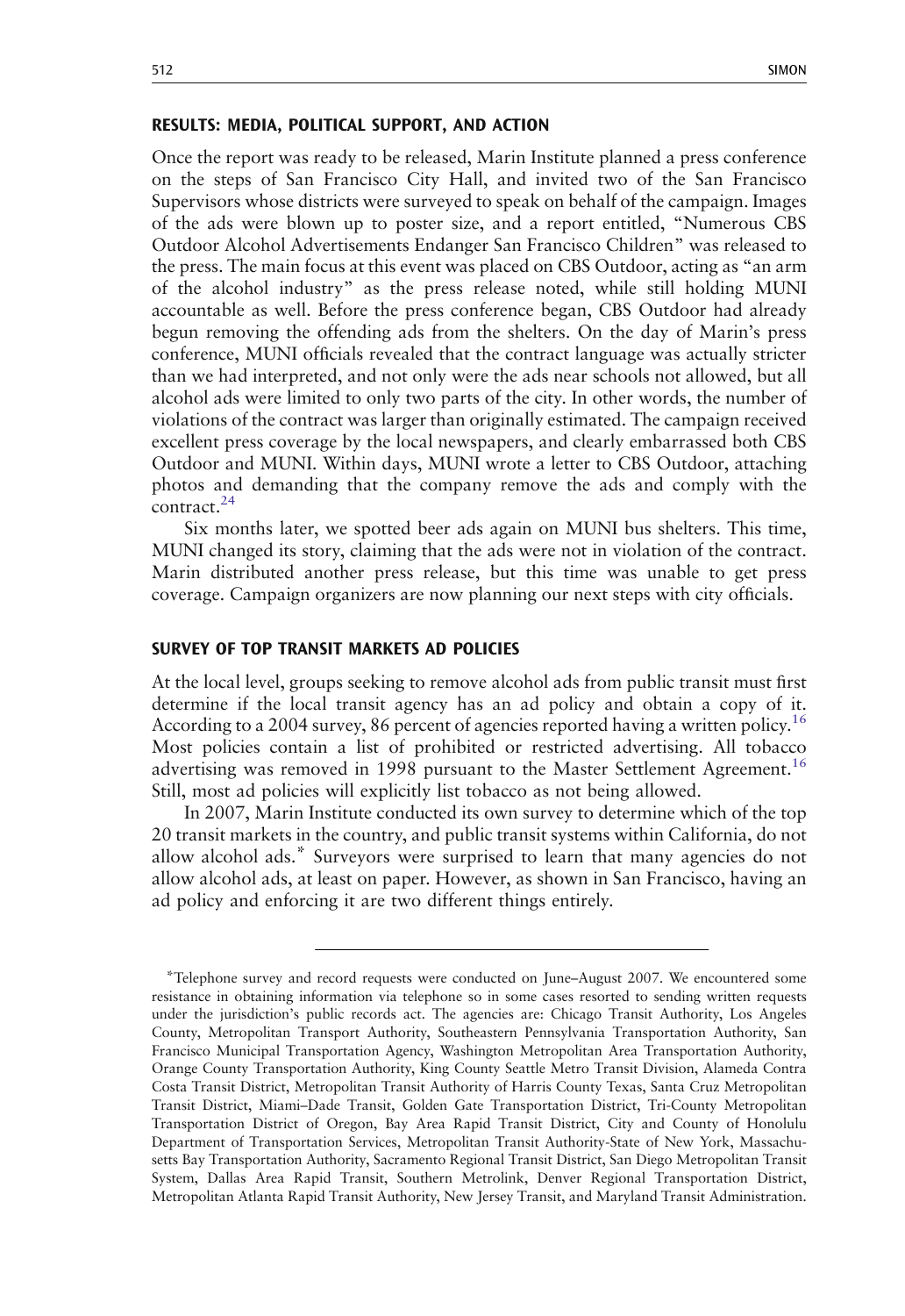Of the 25 systems surveyed, 20 responded (80%) and five did not or provided insufficient information. Respondents were classified into three categories according to their advertising policies and procedures.

The first category—"*inadequate or no written policy*"—contains agencies whose policy and procedures on advertising are very broad and do not specifically prohibit any type of advertising. Three transit systems fall within this category; Dallas Area Rapid Transit, San Diego Metropolitan Transit System, and Sacramento Regional Transit District.

The second category—"advertising policy that allows alcohol ads"—represents those transit agencies with advertising policies that prohibit many things other than alcohol ads. Two agencies fall within this category; Metropolitan Transit Authority-State of New York and Boston's Massachusetts Bay Transportation Authority.

The final category—"advertising policy does not allow alcohol ads"—contains those fifteen agencies with advertising policies that specifically prohibit alcohol advertisement. Table 2 presents the agencies in this category.

Thus, 75 percent (15 of 20) of the responding public transit agencies have policies prohibiting alcohol advertising. This national survey did not assess compliance with these policies nor were enforcement procedures ascertained.. However, it was possible to confirm that the New York and Boston transit systems—the two with policies that clearly allow alcohol ads—indeed display such ads.

## POLITICAL BARRIERS, COUNTERING ARGUMENTS

Cities are likely to justify accepting alcohol ads based on the need for revenue, and will often explain how advertising revenue represents a way of gaining income without increasing passenger fares. However, this argument is easily refuted in two ways. For most transit agencies, the amount of money taken in from alcohol ads is relatively small, and other ad revenue can easily replace it. More importantly, the societal costs of underage drinking, and in particular the public money spent on prevention and treatment services for alcohol problems by any urban center, far outweighs any potential income in advertising revenue.

| National-8                                                           | California-7                                         |  |  |
|----------------------------------------------------------------------|------------------------------------------------------|--|--|
| Chicago Transit Authority                                            | Los Angeles County, Metropolitan Transport Authority |  |  |
| Southeastern Pennsylvania<br><b>Transportation Authority</b>         | San Francisco Municipal Transportation Agency        |  |  |
| Washington Metropolitan Area<br><b>Transportation Authority</b>      | Orange County Transportation Authority               |  |  |
| King County Seattle Metro<br><b>Transit Division</b>                 | Alameda Contra Costa Transit District                |  |  |
| Metropolitan Transit Authority<br>of Harris County Texas             | Santa Cruz Metropolitan Transit District             |  |  |
| Miami-Dade Transit                                                   | Golden Gate Transportation District                  |  |  |
| Tri-County Metropolitan Transportation<br>District of Oregon         | Bay Area Rapid Transit District                      |  |  |
| City and County of Honolulu Department<br>of Transportation Services |                                                      |  |  |

|  | TABLE 2 Transit agencies that do not allow alcohol ads |  |  |  |  |
|--|--------------------------------------------------------|--|--|--|--|
|--|--------------------------------------------------------|--|--|--|--|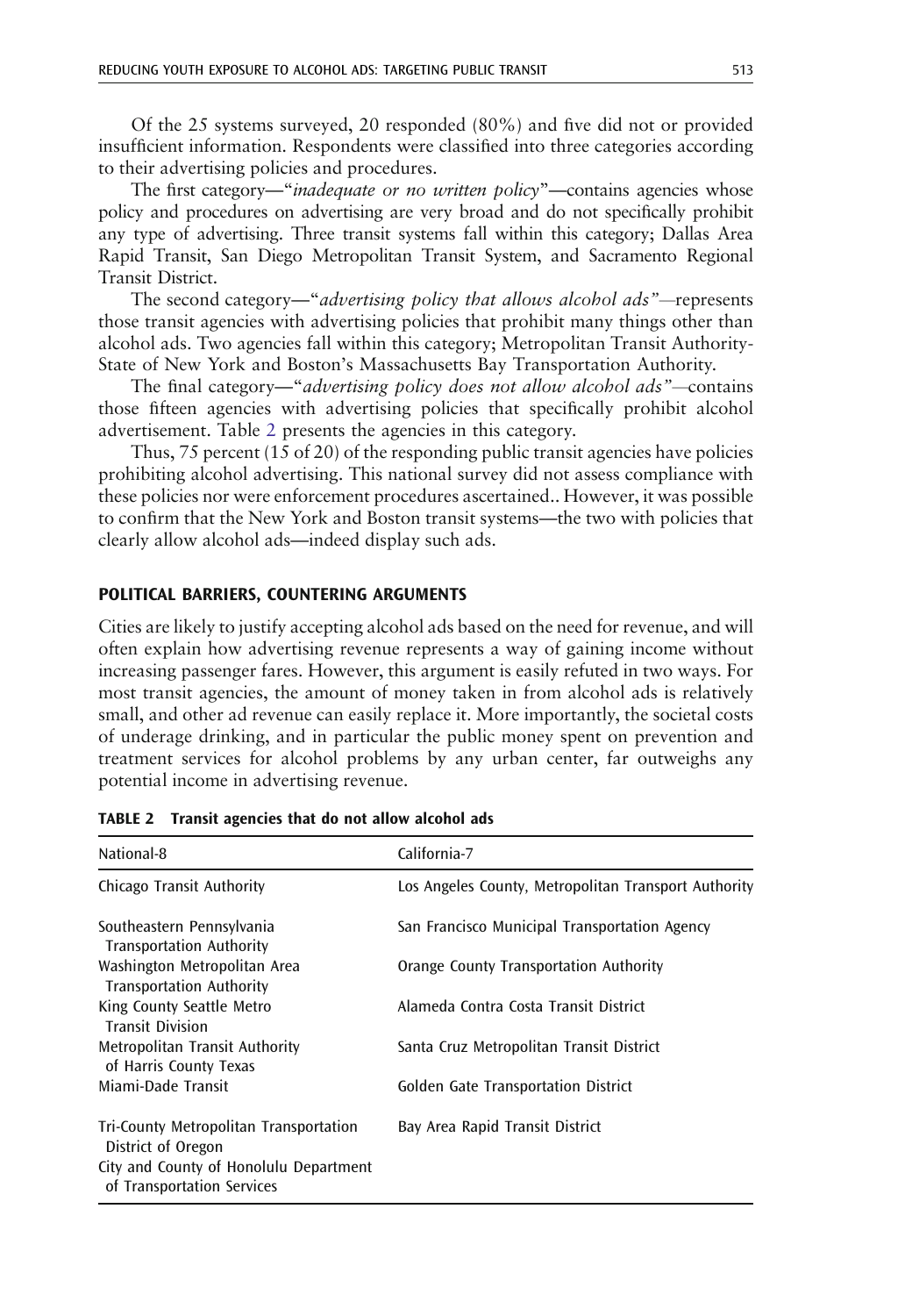In Boston, prevention advocates have been trying for 2 years to get alcohol ads removed from the public transit system there. According to Amy Helburn, of The Medical Foundation (August 2007), data collected show that for the 2004 budget, alcohol advertising represented only 1% of the transit system's total revenue. Moreover, the ad income is far outweighed by money spent on treatment and other costs. In Massachusetts, the costs of underage drinking amounted to \$1.4 billion in  $2004.<sup>25</sup>$  $2004.<sup>25</sup>$  $2004.<sup>25</sup>$ 

## **DISCUSSION**

Marin Institute's campaign to remove alcohol ads from Bay Area mass transit and to survey the largest public transit systems in the U.S. and California suggest several lessons that may inform future campaigns to limit youth exposure to alcohol advertising.

First, the campaign suggested some new ways of thinking about commercial free speech. Too often, public health advocates are intimidated by the threat of a First Amendment challenge to a proposed advertising restriction. Corporations and the advertising industry have been effective at using the First Amendment as a way to scare off government regulators who fear being sued. But the truth is that free speech is not absolute right, and is always balanced against government interests. Moreover, corporations are entitled to a lower level of protection for advertising (called "commercial speech") than individuals receive for political and other types of speech.

In considering regulating outdoor advertising, which includes billboards, transit ads, sponsorships, and point of sale ads in retail outlets, the first question in determining whether and how to regulate is: Who owns the property? More specifically, is the owner government or private? This is critical because the government can regulate advertising on its own property much more easily than it can on private property.

In determining whether a law passes First Amendment scrutiny, courts will ask whether the government is acting in its "proprietary capacity" or "regulatory capacity."[26](#page-10-0) Taking transit ads as an example, when agencies restrict the type of advertising on public transit, government is acting as a private participant in the market. That is, the agency is trying to raise revenue through advertising sales, just like any other "market participant" would. The First Amendment is mainly an issue where government regulates others. Private entities are allowed to restrict advertisements. That's why in the case of restricting transit ads, the First Amendment does not pose a significant barrier; the government is acting, in effect, as a private entity. In general (with a few exceptions), governments can restrict alcohol ads on its own property.

This same analysis applies when government leases its property, or contracts with an ad agency, as well as in government-owned sporting arenas, convention sites, and other similar government-controlled property.<sup>[26](#page-10-0)</sup>

What about regulating outdoor ads more broadly, such as billboards, signage at retail outlets, and other private property venues? This is much more murky territory that requires legal analysis beyond the scope of this article. In recent years, the Supreme Court has given more First Amendment protection to advertising on private property. However, that doesn't mean it's impossible to regulate these types of spaces, it's just harder to do and should be approached carefully, and in full consultation with First Amendment legal experts. The successful effort to ban alcohol ads from the Bay Area Rapid Transit system shows that advocates can overcome First Amendment concerns in some cases.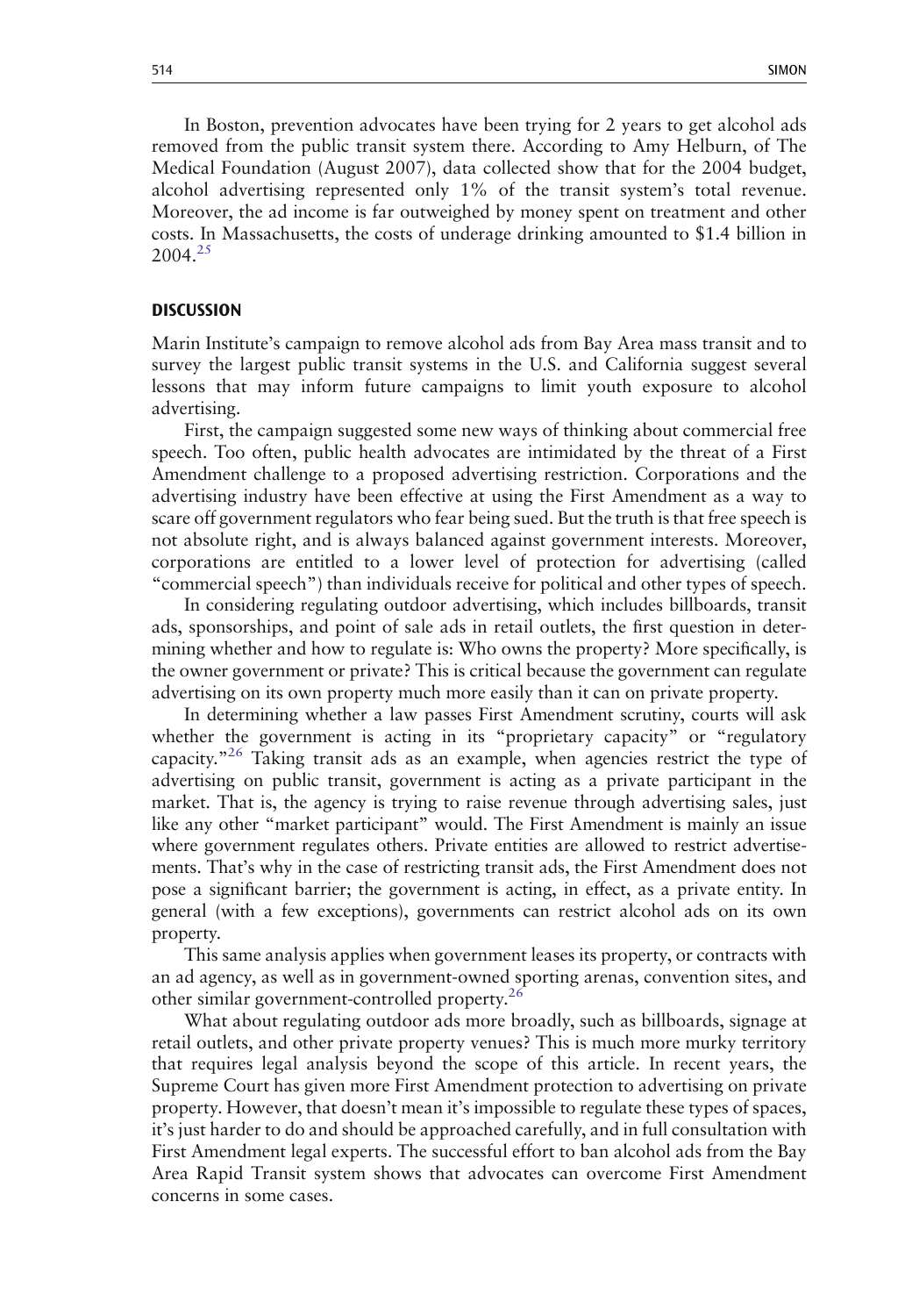<span id="page-9-0"></span>Second, advocates found that a strong argument against alcohol ads is the value that government property should not be used to provide an opportunity for corporate marketing of potentially dangerous products. By opposing transit alcohol ads, advocates made the case that such ads send the wrong message to the community about putting profits ahead of public health and needlessly expose youth to alcohol advertising. By making a moral as well as a legal case for action, advocates were able to win over additional support.

Third, the campaign against BART demonstrated the importance of ongoing vigilance to ensure that policies are actually enforced and that backsliding is not tolerated.

Fourth, the Marin Institute campaign showed that communities can play an active role in monitoring the alcohol industry. The campaign described here was completed without the aid of scientific researchers or other resources that sometime prove daunting for local groups.

In summary, our national survey found that while many cities already ban alcohol advertising on mass transit systems, some large cities continue to allow alcohol advertising despite the evidence that exposure to alcohol advertising increases alcohol consumption. The campaign in San Francisco demonstrates that advocates can act to reverse harmful policies. Alcohol companies should not be allowed to advertise on public transit. Given the seriousness of the underage drinking epidemic, local governments should take steps to either enact new policies, or enforce existing policies to not allow alcohol ads. Communities should demand their local transit agencies take these simple steps to protect our youth from harmful advertising by the alcohol industry.

## ACKNOWLEDGEMENT

The author wishes to acknowledge the assistance of Bruce Livingston, Simon Rosen, and David Dominguez in the preparation of this article.

## **REFERENCES**

- 1. U.S. Department of Health and Human Services. The Surgeon General's Call to Action To Prevent and Reduce Underage Drinking. U.S. Department of Health and Human Services, Office of the Surgeon General, 2007. Accessed on: January 17, 2008. Available at: <http://www.surgeongeneral.gov/topics/underagedrinking/calltoaction.pdf>.
- 2. Miller TR, Levy DT, Spicer RS, Taylor DM. Societal costs of underage drinking. J Stud Alcohol. 2006;67(4):519–528.
- 3. DeWit DJ, Adlaf EM, Offord DR, Ogborne AC. Age at first alcohol use: a risk factor for the development of alcohol disorders. Am J Psychiatry. 2000;157:145–150.
- 4. Television, alcohol ads and youth. Center on Alcohol Marketing and Youth website. Accessed on January 17, 2008. Available at: [http://camy.org/factsheets/index.php?](http://camy.org/factsheets/index.php?FactsheetID=23) [FactsheetID=23](http://camy.org/factsheets/index.php?FactsheetID=23).
- 5. Alcohol industry "responsibility" advertising on television, 2001 to 2003. Center on Alcohol Marketing and Youth website. Accessed on January 17, 2008. Available at: <http://camy.org/research/responsibility2005/responsibility2005.pdf>.
- 6. Kwate NO, Jernigan M, Lee T. Prevalence, proximity and predictors of alcohol ads in Central Harlem. Alcohol Alcohol. 2007;42(6):635–640.
- 7. How does alcohol affect the world of a child? National Institute on Alcohol Abuse and Alcoholism website. Accessed on January 17, 2008. Available at: [http://www.alcohol](http://www.alcoholfreechildren.org/gs/pubs/pdf/statbooklet.pdf) [freechildren.org/gs/pubs/pdf/statbooklet.pdf.](http://www.alcoholfreechildren.org/gs/pubs/pdf/statbooklet.pdf)